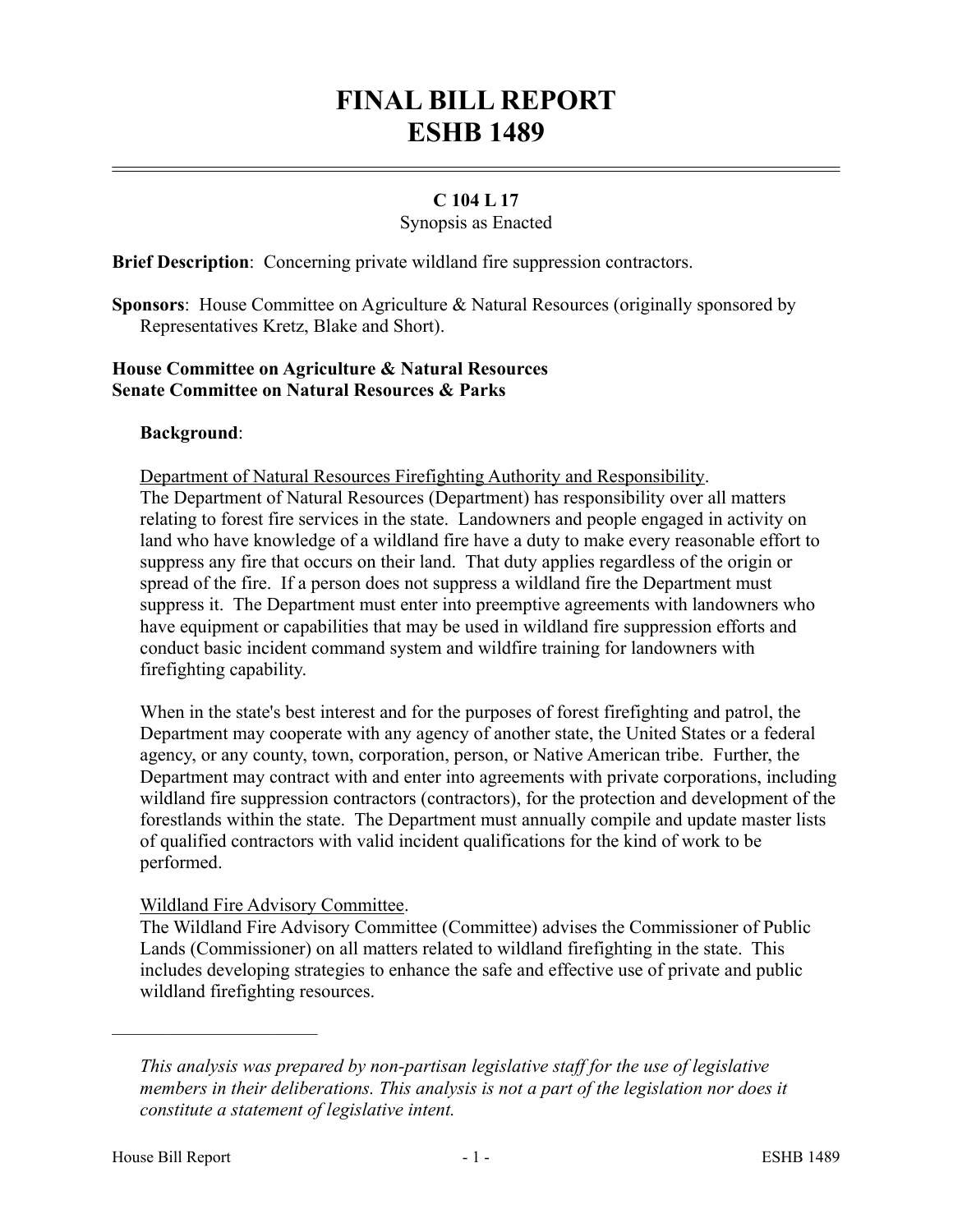The Commissioner may appoint members to the Committee as the Commissioner determines is most helpful. However, the Commissioner is required to invite at least the following people:

- the local wildland fire liason;
- two county commissioners: one from east of the crest of the Cascade mountains, and one from west of the crest of the Cascade mountains;
- two owners of industrial land: one owner of timberland and one owner of rangeland;
- the State Fire Marshal or a representative of the State Fire Marshal's Office;
- two individuals with the title of fire chief: one from a community located east of the crest of the Cascade mountains and one from a community located west of the crest of the Cascade mountains;
- one individual with the title of fire commissioner;
- one small forest landowner; and
- one representative from each of the following: (1) a federal wildland firefighting agency; (2) a tribal nation; (3) a statewide environmental organization; and (4) a state land trust beneficiary.

## Local Wildland Fire Liaison.

A Commissioner-appointed local wildland fire liaison (liaison) chairs the Committee. The liaison reports directly to the Commissioner and generally represents the interests and concerns of landowners and the public during the Department's fire suppression activities.

The liaison was required to report recommendations to the Commissioner by December 31, 2015, on several aspects of local wildfire response, including the following:

- opportunities for the Department to increase training with local fire protection districts;
- the ability to quickly evaluate the availability of local fire district resources to allow the local resources to be more efficiently and effectively dispatched to wildland fires; and
- ways to increase and maintain the viability of local fire suppression assets.

The Department was required to report the liaison's recommendations to the Legislature by October 31, 2016, summarizing the recommendations, explaining the steps the Department took to implement the recommendations, and offering analyses of the results.

The appointment of the liaison and the preparation of the report are subject to appropriation.

## **Summary**:

The Department must enter into preemptive agreements for wildland fire suppression with other contractors, as well as with landowners. When entering into preemptive agreements, the Department must ensure that all equipment and personnel satisfy all applicable safety training certifications required by both the Department and the Department of Labor and Industries and must inspect, or verify inspection of, any equipment included in agreement to ensure safety and dependability standards are met.